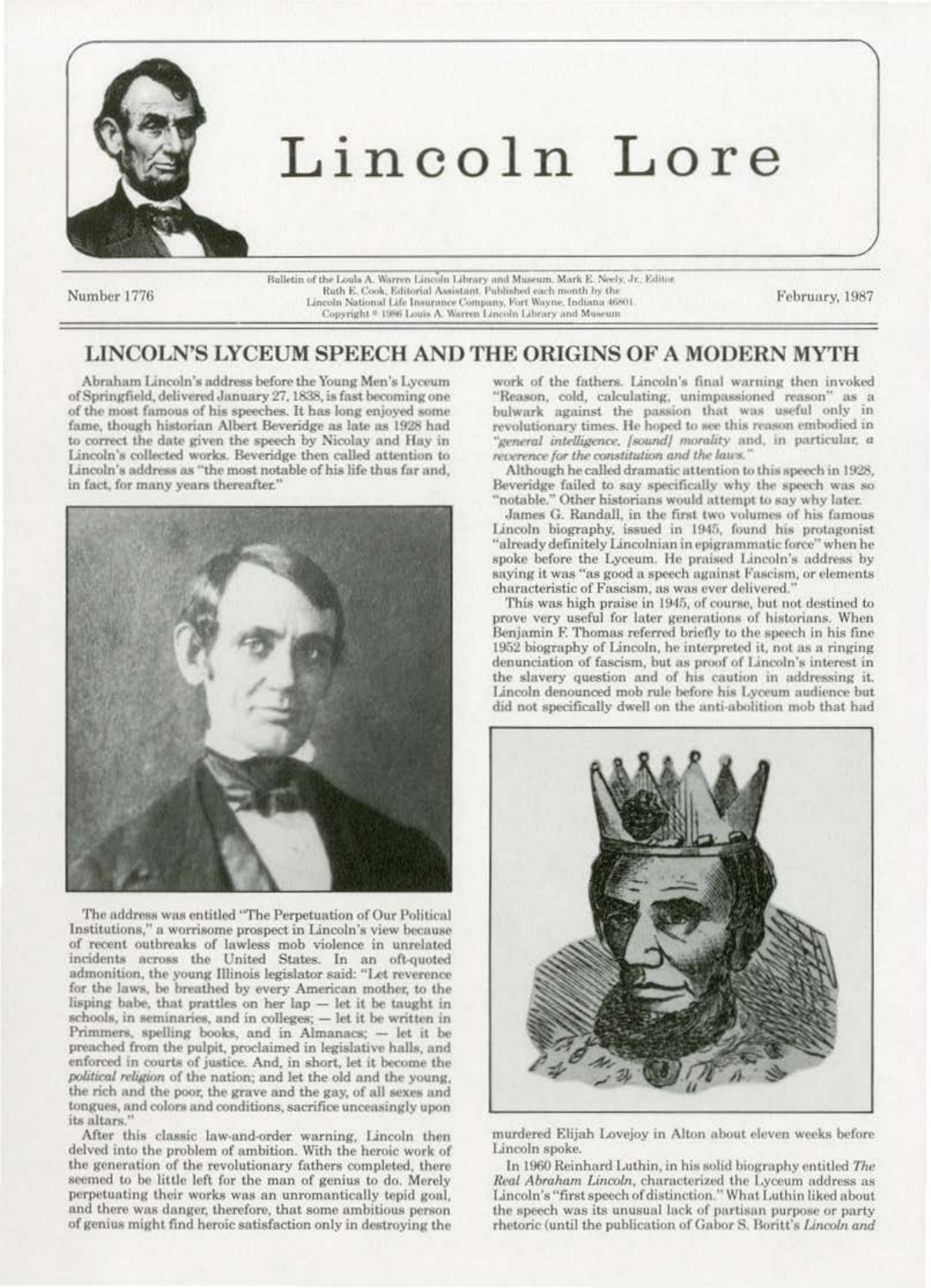the Economics of the American Dream in 1978 most historians thought of Lincoln as a narrow partisan in his Whig years).

By 1960, then, modern scholars had agreed at least on the fact that the speech was somehow significant. They disagreed as to what the precise significance was: Beveridge was silent on that point, Randall thought of it as a principled denunciation of mob rule, Thomas admired its politic savvy, and Luthin pointed to its transcendance of the categories of ordinary partisanship. None seems to have found in it profound clues to Lincoln's hidden character. These biographies all stopped to deal with this early speech in a respectful way, but the biographies more or less resumed where they had left off before dealing with the speech. This would not always be so.

Back in 1954 literary critic Edmund Wilson had published an essay destined to have great influence on Lincoln scholarship: it was called "Abraham Lincoln: The Union as Religious Mysticism." In the article Wilson argued that "Lincoln's view of the [civil] war as a crisis in American history and his conception of himself as an American leader" both<br>"emerge[d] very early." This was a remarkable statement and only the first of many to follow in the brief essay. Wilson seemed to challenge the one point on which the biographers agreed, namely, that the Lyceum speech was exceptional, that it somehow stood out among what were then thought to be Lincoln's unexceptional early utterances. Instead of a rather ordinary politician, about thirty years old, Wilson found in the Lincoln who stood before the Young Men's Lyceum audience what other biographers could not at this stage, a self-conscious leader.

The other thing Wilson found, of course, must have been a mirage. How could Lincoln's "view of the war as a crisis in American history" have emerged before 1861? This is a meaningless statement, but Wilson prided himself on being a journalist as well as a literary critic, a serious writer who nevertheless reached a broad audience, and a charitable reader must allow him the sort of anachronistic slip of the pen which occasionally creeps into articles written against magazine deadlines.

Wilson sought to prove Lincoln's self-conscious charisma by lengthy quotations from the Lyceum address stitched together with a little pop-psychology. In the speech Lincoln said that the heroes of America's revolutionary beginnings satisfied their ambitions in service to the exciting cause of overthrowing British rule. The generations that followed would have their ambitions too, but with "this field of glory harvested," they would not find satisfaction in the mere maintenance of an edifice erected by older heroes.

Towering genius [Lincoln continued] disdains a beaten path. . It scorns to tread in the footsteps of any predecessor, however illustrious. It thirsts and burns for distinction; and, if possible, it will have it, whether at the expense of emancipating slaves, or enslaving freemen. Is it unreasonable then to expect, that some man possessed of the loftiest genius, coupled with ambition sufficient to push it to its utmost stretch, will at some time, spring up among us? And when such a one does, it will require the people to be united with each other, attached to the government and laws, and generally intelligent, to successfully frustrate his designs.

Immediately after quoting these lines, Wilson concluded: "Now, the effect of this is somewhat ambiguous: it is evident that Lincoln has projected himself into the role against which he is warning them."

Wilson, in fact, explained no ambiguity but instead clinched his assertion that Lincoln thought of himself as the very threat against which he warned by quoting from Lincoln's later speech against the Sub-Treasury (December 26, 1839), which concludes thus:

The probability that we may fall in the struggle ought not to deter us from the support of a cause we believe to be just; it shall not deter me. If ever I feel the soul within me elevate and expand to those dimensions not wholly unworthy of its Almighty Architect, it is when I contemplate the cause of my country, deserted by all the world beside, and I standing up boldly and alone and hurling defiance at her victorious **ODDPPSSOPS** 

After this, Wilson concluded: "The young Lincoln, then, was extremely ambitious; he saw himself in a heroic role." In truth, that is not exactly what Lincoln said in the two passages from different speeches. The heroism he allowed himself to aspire to in the second speech was patriotism in standing by his country even when her oppressors were victorious. This is not at all the amoral heroic role warned against in the first speech. Lincoln "projected" himself in the second passage into a role in which, "alone and hurling defiance," he defied the sort of oppressor he warned against in the first. There is no ambiguity in this (and no "projection" in the perverse psychological sense). Lincoln warned against ambitious oppressors in the first and in the second he allowed himself to dream melodramatically of defying oppression to the last.

There are far more serious problems with the rest of Wilson's analysis of Lincoln, and it will delay coming to grips with them if this article quarrels at every step of the way as the previous paragraph did. Still, it seemed worthwhile at least to provide an example of the slippery nature of Wilson's famous essay. At no point can it be held in a tight grasp of logical comprehension, for it is not logical and in some places it is hardly even comprehensible.

After several interesting musings on other aspects of Lincoln's career, Wilson, at the end of the essay, returns to the theme of premonition by discussing Lincoln's famous White House dreams, that is, not his aspirations but the things which passed through Lincoln's head while asleep.

The night before Lincoln was murdered, he dreamed again of the ship approaching its dark destination. He had foreseen and accepted his doom; he knew it was part of the drama. He had in some sense imagined this drama himself - had even prefigured Booth and the aspect he would wear for Booth when the latter would leap down from the Presidential box crying, "Sic semper tyrannis!" Had he not once told Herndon that Brutus was created to murder Caesar and Caesar to be murdered by Brutus? And in that speech made so long before to the Young Men's Lyceum in Springfield, he had issued his equivocal warning against the ambitious leader, describing this figure with a fire that seemed to derive as much from admiration as from apprehension - that leader who would certainly arise among them and "seek the gratification of [his] ruling passion," that "towering genius" who would "burn for distinction, and, if possible . . . have it, whether at the expense of emancipating slaves or enslaving freemen."

Once again, the charitable reader will allow some dramatic license to Wilson, though it is hard to imagine the old lawyer of Illinois' Eighth Judicial Circuit having any serious premonitions of his own death without writing a last will and testament (which, of course, Lincoln did not do). Finally, Wilson brings the curtain down with this stunning last line: "He must have suffered far more than he ever expressed from the agonies and griefs of the war, and it was morally and dramatically inevitable that this prophet who had crushed opposition and sent thousands of men to their deaths should finally attest his good faith by laying down his own life with theirs.'

Bravo! the reader wants to shout, but as the lights come up and he walks away from this drama, it occurs to the reader once again that something slippery has happened on Wilson's stage. In the end, the "prophet" is the genius "who had crushed opposition and sent thousands of men to their deaths." But in the Lyceum address Lincoln had prophesied that a towering genius might arise who could satisfy ambition only by 'emancipating slaves, or enslaving freemen." In fact, these are the only words that caused this passage from Lincoln's speech to catch so much later attention. Had he not, as a 29-year-old frontier legislator, mentioned emancipation in this speech, 25 years before accomplishing it himself as President of the United States, not much notice would have been taken of this part of the Lyceum speech. So, why did Edmund Wilson not bring down the curtain on his essay by saying, "it was morally and dramatically inevitable that this prophet who had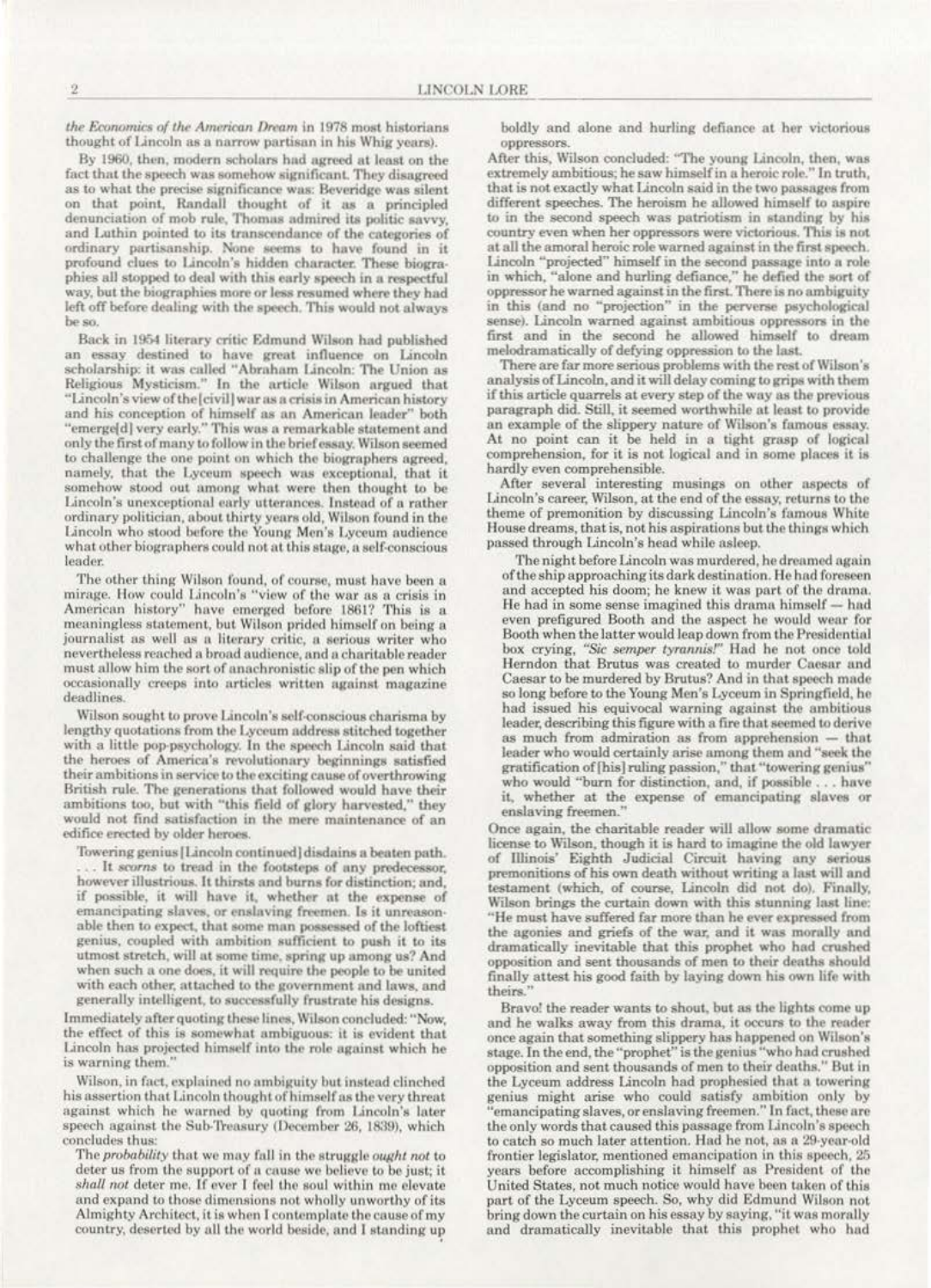emancipated the slaves should finally attest his good faith by laying down his own life with theirs"? What Wilson did was unfair to Lincoln even by the terms of Wilson's own essay, but he did it for a reason - one which has not been called sufficiently to our attention heretofore. One might almost say that Wilson had a "hidden agenda" here. But, before examining Wilson's reasons for so depicting Lincoln, it is necessary to describe and explain the extraordinary fame enjoyed by Wilson's essay.

A landmark of its fame - and a good hunch would say a principal cause of its fame as well - was the prominence given the Lyceum speech and Wilson's interpretation of it in Harry V. Jaffa's Crisis of the House Divided: An Interpretation of the *Issues in the Lincoln-Douglas Debates,* a book first published in 1959. There were more references in Jaffa's index to the Lyceum speech than to any other Lincoln utterance outside the speeches given in the debates themselves (there are, for example, over twice as many index entries for the early speech as for the Gettysburg Address). In fact, Jaffa devoted a full 50 pages of his  $409$  pages of text  $-$  well over ten percent of the book - to the Lyceum speech and the issues suggested by it. Although he disagreed with Wilson in some particulars, he did not in regard to the speech's proof of Lincoln's "conscious dedication to preparation for the crisis with which he one day grappled on so vast a scale." This, Jaffa goes on to say,

may disturb the image of the folkJore Lincoln, the hero who resembles Everyman, fashioned from the clay of the common people, sharing their joys and sorrows, yet able to turn from the concerns of everyday life to discharge. with deeper wisdom, duties heretofore regarded as the province of kings and potentates. This is the Lincoln who is supposed<br>to have written the Gettysburg Address on the back of an envelope as he rode from Washington. Yet a careful reading of the earlier deliverance will show that the ideas crystallized in 1863. in prose not unworthy of the greatest master of our language, had been pondered and matured full twenty-five years before.

The folklore Lincoln described here by Jaffa is precisely the enemy of Wilson's essay: it is Carl Sandburg's Lincoln. "There are." Wilson wrote. ''moments when one is tempted to feel that the cruellest thing that has happened to Lincoln since he was shot by Booth has been to fall into the hands of Carl Sandburg." Wilson adds in telltale language: "It [Sandburg's biography of Lincoln) would ... be more easily acceptable as a repository of Lincoln folk-lore if the compiler had not gone so far in contributing to this folk-lore himself. . . . Sandburg is incapable of doing justice to the tautness and hard distinction that we find when, disregarding legends, we attack l.incoln 's writings in bulk. These writings do not give the impression of a folksy and jocular countryman swapping yarns at the village store or making his way to the White House by uncertain and awkward steps or presiding like a father, with a tear in his *eye,* over the tragedy of the Civil War."

Whatever his exact conclusions about the nature of Lincoln's political thought, Jaffa has granted Wilson a lot of ground. And he has given the greatest acknowledgment of the force of Wilson's argument by the sheer amount of space devoted in his

book to his own analysis of the Lyceum address.<br>Eventually, others would make the Lyceum speech even more important, for one key ingredient to its future fame was missing in Professor Jaffa: a wide-eyed belief in psychoanal·

George B. Forgie's well-received Patricide in the House *Divided: A Psychological Interpretation of Lincoln and His Age,* published in l979, included nn entire chapter on "Lincoln at the Lyceum: The Problem of Ambition in the Post-Heroic Age.' In it the author attempted to explain the phenomenon of "projection" that Edmund Wilson had identified. Forgie contended that Lincoln's Lyceum address "probably proceeded<br>from an intense self-consciousness about the progress of his own career." Characterizing Lincoln in the 1830s and 1840s as a bright young man whose early success was temporarily stymied. Forgie found illumination of Lincoln's psychological plight in the "Nobel Prize complex." This psychological theory attributes fairly deep depression to those who are conscious of their superior abilities. aim high, but fail in their early middle age to attain the highest rewards. Thus the Lyceum speech "reflected . .. his personal problem with ambition." Lincoln needed the reassurance of a fantasy that he would some day slay the ambitious genius-tyrant who would otherwise destroy the work of the founding fathers. Then, one day, Lincoln found that enemy  $-$  or created him  $-$  in Stephen A. Douglas. Lincoln's "charges against Douglas accorded precisely with the dangers predicted in the Lyceum speech." He fit Lincoln's long-nurtured paychological needs so precisely that Lincoln made of Douglas a melodramatic villain.

Dwight G. Anderson followed Wilson's lead in a more literalminded fashion. In *Abraham Lincoln: The Quest for Immortality*, published in 1982, Anderson also devoted his primary attention to solving the puzzle of the Lyceum speech as interpreted by Wilson. Reduced to its essentials. Anderson's argument went this way. lnspired by reading about George Washington in his early youth, Lincoln, as a member of Congress in the late 1840s, refused to tell a lie about the Mexican War and opposed it out of conscience. His "reward" proved to be political oblivion. Enfuriated by this, Lincoln decided to reject Washington by wrecking the Union the father<br>had created. Lincoln became, in Anderson's words, "demonic," a "Robespierre," a man who "acted from motives of revenge," and "a tyrant who would preside over the destruction of the Constitution in order to gratify his own ambition.'

Anderson seems most literally in Wilson's tradition, though all the recent psychohistorians are heavily indebted to Wilson, because Anderson's Lincoln is like the Lincoln pictured at the end of Wilson's essay, crushing opposition and sending men to their deaths. In other words, Anderson depicts a genuine tyrant..

In truth, Wilson did not quite do that in his essay, not fully. He was to do it elsewhere, after 1954 and the publication of "Abraham Lincoln: The Union as Religious Mysticism." Wilson's "agenda" was as yet hidden from view at that early date, but, as he was to admit later, Wilson had been evading paying his income taxes for the better part of a decade by the time the Lincoln article appeared in a 1954 book of Wilson's essays. When in 1955, the famous critic told a lawyer that he had filed no income tax returns since 1946. he became aware of the severe penalties for such evasion. The state seemed to reach out to crush this naively impractical scribbler (as Wilson at times depicts himself in *The Cold War and the Income Tax: A Protest, his 1963 explanation of his fraud). He found "the* despotic IRS system" intolerable in a land of once free men, and the humiliation and limitation of freedom he suffered  $$ including house arrest and being fingerprinted  $-$  caused him to regard the government in new ways.

By the time he got around to writing the introduction to the book which would make his Lincoln essay famous - *Patriotic* Gore: Studies in the Literature of the American Civil War, published by Oxford University Press in 1962 - Wilson was able to see precisely what kind of tyrant Lincoln became. The famous introduction to *Patriotic Gore* compared Lincoln to Bismarck and Lenin.

Each established a strong central government over hitherto loosely coordinated peoples. Lincoln kept the Union together<br>by subordinating the South to the North; Bismarck imposed on the German states the cohesive hegemony of Prussia; Lenin ... began the work of binding Russia, with its innumerable ethnic groups scattered through immense spaces, in a tight bureaucratic net. . . .

Each of these men. through the pressure of the power which he found himself exercising, became an uncomprom· ising dictator, and each was succeeded by agencies which continued to exercise this power and to manipulate the peoples he had been unifying in a stupid, despotic and unscrupulous fashion. so that all the bad potentialities of the policies he had initiated were realized, after his removal, in the most undesirable way .... We Americans have not yet had to suffer from the worst of the calamities that have followed on the dictatorships in Germany and Russia, but we have been going for a long time now quite steadily in the same direction.